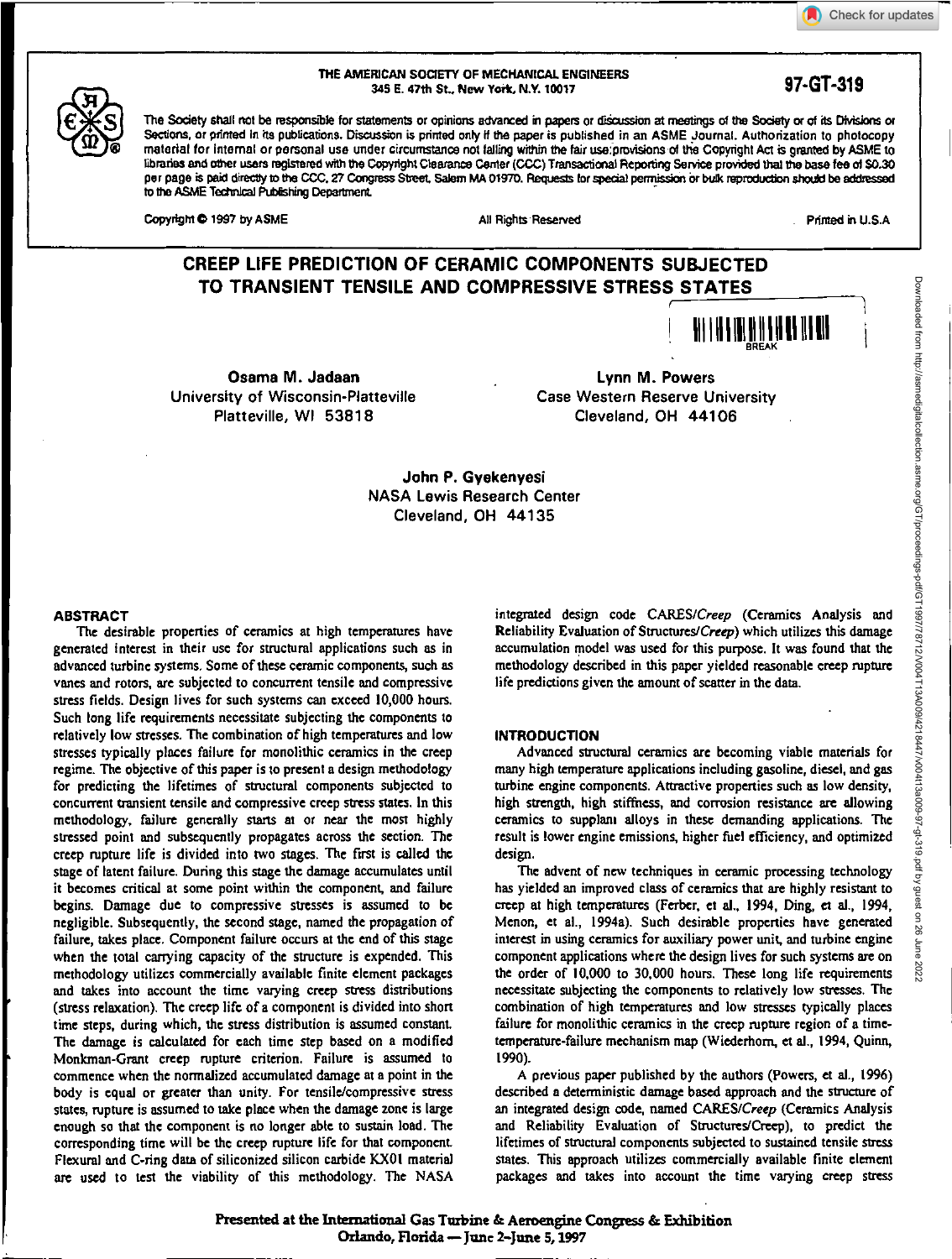distribution (stress relaxation). In this approach the creep life of a component is discretized into short time steps, during which, the stress distribution is assumed constant. The damage is then calculated for each time step based on a creep rupture criterion. The creep rupture models used in the code are the Monkman-Grant (Monkman, et al., 1956), and the Modified Monkman-Grant criteria (Menon, et al., 1994b). Failure is assumed to occur when the normalized accumulated damage at any point in the component is greater than or equal to unity. The corresponding time will be the creep rupture life for that component. The success of this methodology was demonstrated for ceramic components subjected to creep conditions and nonuniform tensile multiaxial transient stress states (Powers, et al., 1996).

The methodology described above can be successful in predicting the creep lives for components subjected to multiaxial tensile or compressive stress states. However, this methodology in its present status can not be used to predict the creep rupture life for components subjected to simultaneous tensile and compressive stresses, especially for materials that display different tensile and compressive creep properties. Investigators found significant discrepancies between the creep lives of tensile and flexure specimens for both ceramic (Wiederhom, et al., 1988, Chuang et al., 1988, Chuang et al., 1989, Chuang et al., 1991, Fields, et al., 1996, Wilkinson, et al., 1991) and metallic (Fairbrain, 1974) materials.

The objective of this paper is to describe an analytical methodology and to enhance the current version of the integrated design program CARES/Creep to include the prediction of lifetimes for ceramic structural components subjected to simultaneous tensile and compressive creep stress states. Flexural and compressed C-ring siliconized silicon carbide KX01 specimens tested in creep were utilized to examine the viability of this methodology (Wiederhom, et al., 1988). These specimens were chosen because they display simultaneous nonuniform tensile and compressive stress fields. These stress fields will vary with time as the specimens creep. In addition, these specimens possess uniaxial stress states. Because only limited multiaxial ceramic creep data exists to guide the development of a proven multiaxial creep rupture criterion, the effect of creep multiaxiality was excluded from the life prediction methodology within this paper. The siliconized silicon carbide material KX01 was selected because the tensile, compressive, flexural, and C-ring creep data necessary to perform the finite element, and creep rupture analysis were available from the open literature (Wiederhom, et al., 1988, Chuang, et al., 1989, Chuang, et al., 1991).

The CARES/Creep program is made up of two modules, and is currently customized to run as a post-processor to the ANSYS finite element code. The first module is a parameter estimation program used to compute the primary creep parameters based on the time hardening rule, the steady state parameters based on the Norton equation, and the creep rupture parameters based on the Monkman-Grant (MG) and the Modified Monkman-Grant (MMG) criteria. The second module, contains the coding for calculating the cumulative damage, and thus the creep rupture life for the component in question.

## **BACKGROUND**

Engineers are generally interested in calculating the creep deformation and predicting the life for components subjected to creep conditions. Both endeavors, include the understanding of the creep and creep rupture mechanisms, the modeling of the material's creep behavior using appropriate constitutive equations, and subsequently choosing a rupture criterion suitable to that material. This section contains a brief literature review of these three topics.

## **Creep Damage in Ceramics Tested in Tension and Flexure**

At high temperatures, creep deformation in ceramics can occur due to several competing mechanisms, depending on the stress and temperature levels. These mechanisms include diffusional creep, basal slip, grain boundary sliding, and cavitation. Cavitation was found to play an important role in the creep process of many ceramics, including AVCO and ARCO alumina (Wilkinson, et al., 1991), siliconized silicon carbide KX01 and SCRB210 (Wiederhom, et al., 1988), and silicon nitride NT 154 and PY6 (Luecke, et al., 1993, Menon, et al., 1994b, Ferber, et al., 1992). Fields (1996) suggests that due to such findings, creep in structural ceramics is primarily a consequence of cavity formation.

When ceramics are subjected to tensile loading at high temperatures, cavitation influences the creep process in several ways (Fields, et al., 1996). For the KX01 material, which will be used to demonstrate the life prediction methodology described in this paper, Carroll et al. (1988) found that creep strain was proportional to the volume fraction of cavities formed during creep. Another manifestation of cavitation is the asymmetric tensile/compressive creep behavior observed in ceramics (Morrell, et al., 1973, Wiederhom, et al., 1988, Ferber, et al., 1990). For the same applied stress, tensile creep rates are often 10 to 100 times faster than compressive creep rates (Fields, et al., 1996). This increase in the tensile creep rate is related to the degree of cavitation because ceramics creep faster when cavities form. In compression, cavitation is hindered due to the compressive stress state. For example, in the KX01 material cavitation in compression does not occur at all (Hockey, et al., 1992). A third consequence of cavitation is the enhanced transient (time-dependent) stress distribution observed in flexural and C-ring specimens. As creep deformation takes place, the stress distribution relaxes at the tensile surface and increases at the compressive surface, thus insuring equilibrium. As a consequence, the neutral axis shifts closer to the compressive surface of the specimen.

Fields and Wiederhom (1996) conducted creep testing in both tension and flexure on the KX01 material at 1300°C. Their experimental results indicated that the cavitation volume was proportional to the creep strain in both tension and flexure. They observed that at low strains, cavities nucleated at random throughout the test specimen, then coalesced to form cracks that eventually were the cause of failure. However, once cracks are nucleated, they evolved much differently in flexure bars than in tensile specimens. In tension, there is no stress relaxation and the rate of crack growth increases as they get longer. In contrast, stress relaxation due to cavitation on the tensile surface of the bend bar reduces the driving force for crack growth. As a result, cracks formed in flexure bars are more stable than those formed in tensile specimens. Fields and Wiederhom further observed that many cracks can form in flexural specimens without causing them to fail. Because of such differences, the conditions for failure in tension and flexure are different. Failure strains in flexure for the ICX01 material were found to be twice those in tension for the same stress and temperature (2% and 1%, respectively).

Wilkinson et al. (1991) conducted creep testing between 1200°C and 1250°C, using tensile and flexure specimens, on hot pressed fine grained (» I mm) alumina manufactured by ARCO. They also observed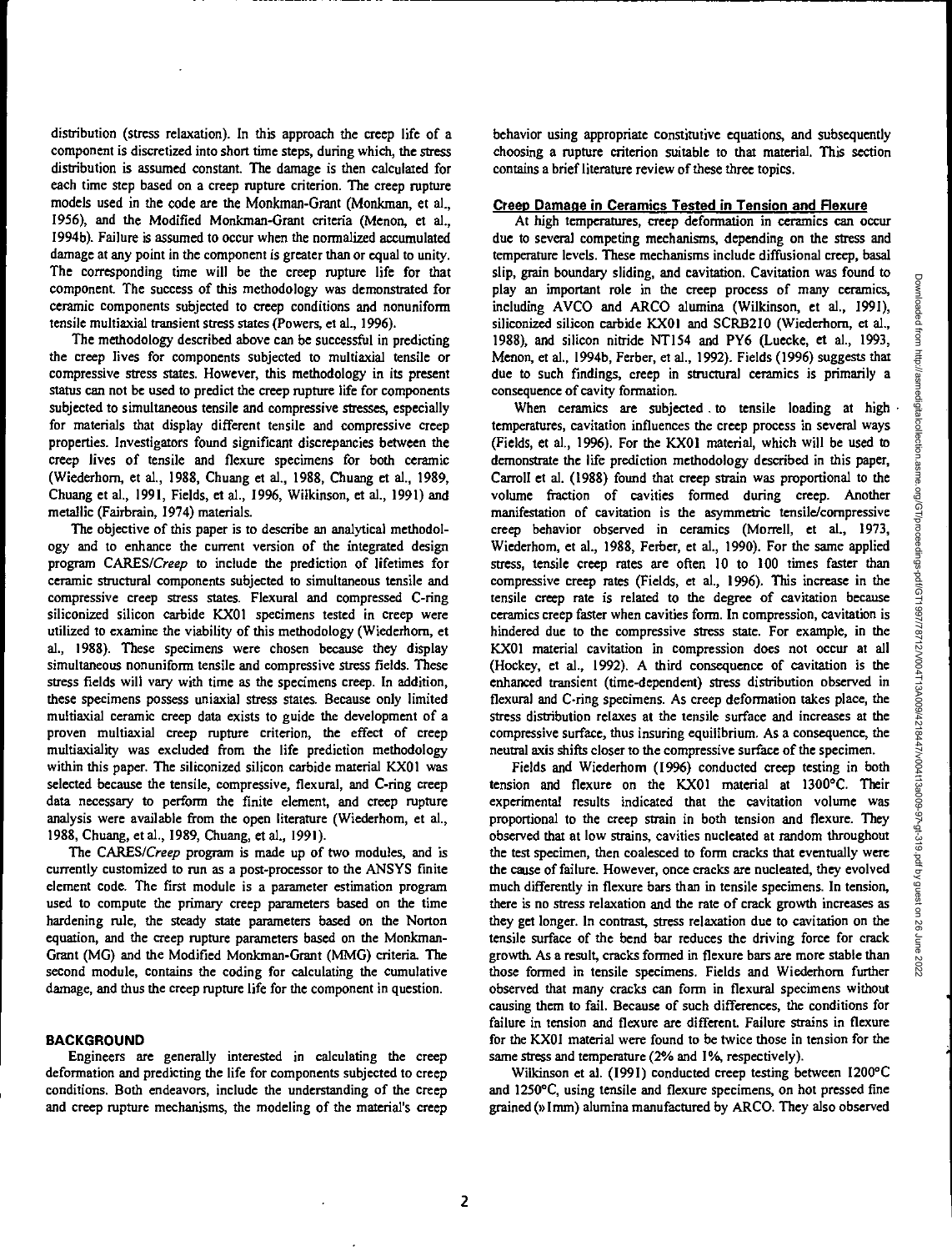that the lifetimes of bend bars are greater than those for tensile specimens. At intermediate stress levels, they found that this alumina material did not fail in flexure for strains up to 18%, while tensile specimens failed at strains between 8% and 10%. Further, they observed that the propagation of cracks controlled the final fracture process in both tension and flexure. In bending, extensive coalescence of microcracks on different planes took place through a shear band type process, hence enhancing the stress relaxation on the tensile surface, This, Wilkinson et al. stated, substantially increased the failure time of bend bars with respect to tensile specimens.

The discrepancy in the creep lives in tension and bending was also observed in metals. Fairbrain (1974) conducted creep tests in tension and cyclic bending on aluminum tubes. He used the reference stress approach to predict the creep behavior of components using tensile specimens. The reference stress method is based on the hypothesis that it is often possible to determine a stress, named the reference stress, at which the creep rate from a tensile specimen is proportional to a given component's (in this case, bend bar) displacement rate (for example, curvature). Fairbrain observed that fracture occurred in simple tension without any apparent cracking other than at the fracture. On the other hand, extensive cracking on the tensile surface along the full length of the bend tubes was visible. He explained this cracking pattern in the bend tubes to be a result of the relatively long time available for cracks to develop before failure. While cracks are forming in the regions of the tube subjected to the greatest tensile stresses, there remains a large volume of the tube subjected to low and compressive stresses which will not cause any cracking. Thus the cracking process in bending becomes much slower, more spread, and more stable process than in simple tension. Fairbrain's reference stress analytical approach resulted in fair predictions of bend creep behavior using tensile specimen data. However, his analysis was based on the assumptions that the material displays symmetric tension/compression creep behavior, which might be a reasonable assumption for metals but not for ceramics. Further, his analysis was based on stationary steady state creep conditions, and hence did not take into account the time varying stress state.

#### **Creep Constitutive Relations**

The creep strain curve resulting from a constant load test is a function of stress, temperature, and time. Several proposed constitutive relations are capable of simulating the entire creep curve (primary, secondary and tertiary). These laws include the theta projection method (Evans, et al., 1987, Maruyama, et. al., 1987), the continuum damage mechanics approach (Kachanov, 1960, Dunne, et al., 1990, Hayhurs, et al., 1975, Othman, et al., 1990), and the internal (back) stress model (White, et al., 1995, Brown, et al., 1989, Kraus, 1980).

Many types of ceramics, however, do not display tertiary creep behavior (Sundberg, et al., 1994, Cuccio, et al., 1995, Ohji, et al., 1993, Lewis, et al., 1992, Sankar, et al., 1994). Therefore, it is appropriate for creep analysis of ceramics to use constitutive equations describing only the primary and secondary creep regions. Many formulas, and combinations of these formulas exist for such formulation. One of these constitutive laws is known as the Baily-Norton time hardening rule (Kraus, 1980, Norton, 1929, Boyle and Spence, 1983) and is given by the following equation:

$$
\dot{\varepsilon} = a_1 \sigma^{\varepsilon_2} t^{\varepsilon_3} \exp\left[-\frac{Q}{RT}\right] \tag{1}
$$

where  $\dot{\varepsilon}$  is the creep strain rate,  $\sigma$ ,  $t$ , and  $T$  are the stress, time, and absolute temperature. The material constants  $a_1$ ,  $a_2$ ,  $a_3$ , and Q are determined from experiments and R is the universal gas constant. **The**  Baily-Norton constitutive law was selected to describe the creep behavior of ceramics in the CARES/Creep code, because of its widespread use, and success in fitting the creep data as a function of stress, temperature, and time. Furthermore, this relationship, in association with Prandtl-Reuss plasticity flow rule, satisfies four basic requirements for multiaxial creep analysis (Kraus, 1980). These requirements are: **I)** the multiaxial formulation must reduce to the uniaxial formulation when appropriate, 2) the model contains constancy of volume for creep conditions, 3) the model reflects lack of influence of hydrostatic stress, and 4) principal directions of stress and strain coincide. The constancy of volume requirement is a result of the original development of this theory for metals. Ceramics contain voids which expand under creep conditions. A theory incorporating this phenomena is not yet available for finite element calculations.

#### **Creep Rupture**

**The** majority of current engineering design methodologies against creep, fit into four major categories. The first is graphical, where the time to reach a given strain, or fracture, at a given stress or temperature is obtained from a creep life diagram. Some of the techniques that belong to this group are the Larson-Miller (Larson and Miller, 1952), Sherby-Dorn (Orr, et al., 1954), minimum commitment (Manson, et al., 1971), Quinn (1986), and Jones (1986) methods. These approaches utilize parameters which when plotted against stress would yield unique curves that can be used to predict the life of components subjected to creep rupture loading.

The second category includes analytical methods to predict the creep life for structural components. The Monkman-Grant (MG) method (Monkman and Grant, 1956) is one of the most utilized approaches for ceramics and is based on a power relation between time to failure and steady-state creep rate given by the following equation:

$$
\dot{\epsilon}^{b_1} t_f = b_1 \tag{2}
$$

here  $t_f$  is the time to failure and  $b_1$  and  $b_2$  are constants. The above equation assumes that a unique curve can describe failure for a given material independent of temperature. This assumption was found to be invalid for some ceramic materials (Ferber, et al., 1992, Luecke, et al., 1993, Menon, et al., I994a), which displayed stratification of the MG curve depending on the temperature level. Thus, a modified Monkman-Grant (MMG) equation was introduced (Menon, et al., 1994b) to take the temperature into account and is given by the following formula:

$$
\ln t_f = d_1 - d_2 \ln \dot{\varepsilon} + \frac{d_3}{T} \tag{3}
$$

where  $d_1$ ,  $d_2$  and  $d_3$  are constants. The MG and the MMG criteria were found to be very successful in describing the creep rupture behavior for ceramics, and thus are used heavily in the ceramics literature. For this reason, these criteria were selected as the basis for predicting the creep life of ceramic components in the CARES/Creep code. Note that the MMG criterion collapses to the MG criterion when  $d_3$  is set equal to zero.

Differential formulations constitute the models making up the third category of approaches for creep rupture prediction. Continuum damage mechanics, and internal (back) stress concepts belong to this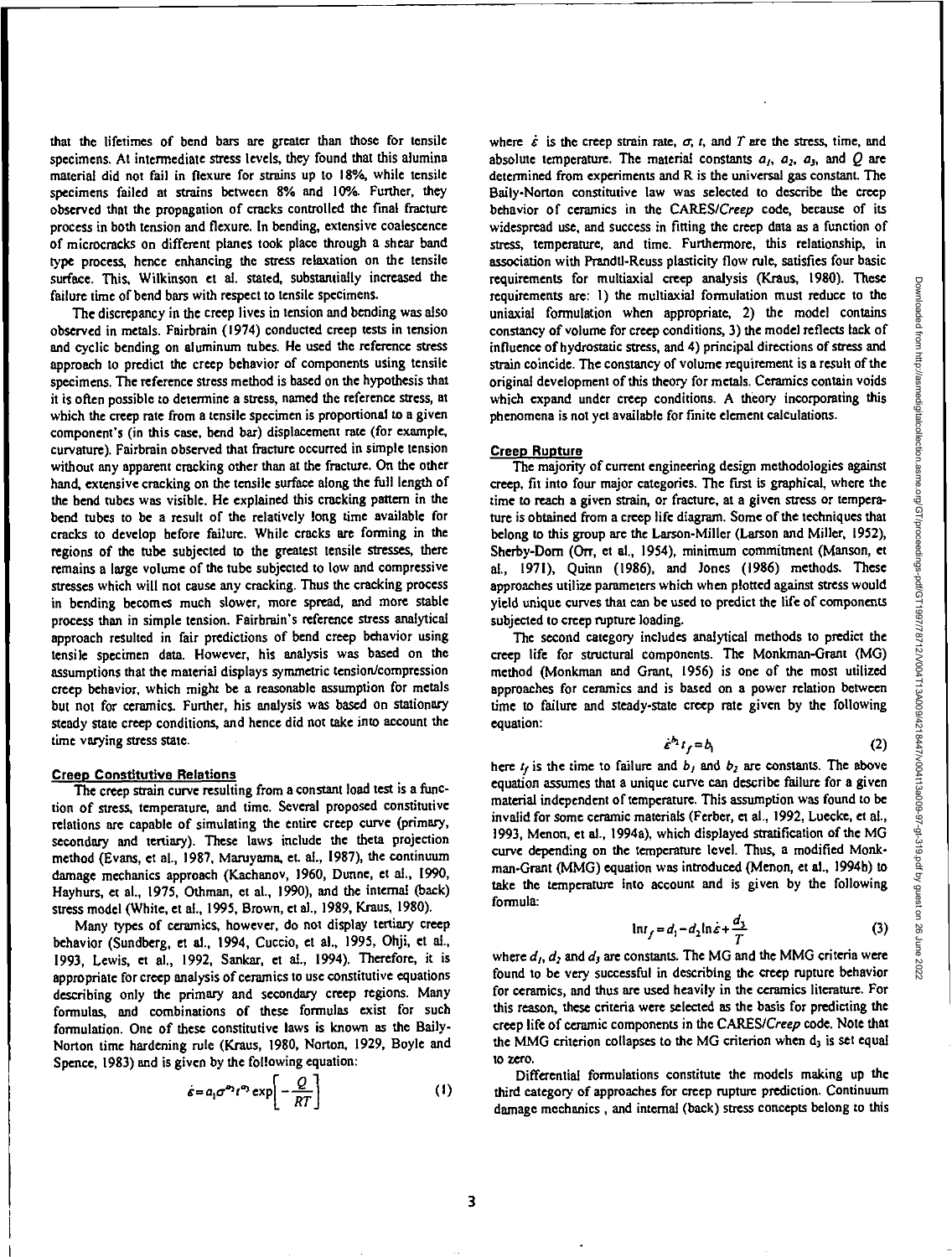## category.

Probabilistic formulations make up the fourth category for creep rupture life prediction (Lange, 1976, Duffy and Gyekenyesi, 1989). Currently, most ceramic researchers utilize deterministic approaches to describe the creep deformation, and to even predict the creep rupture lives for ceramics. Ceramic creep deformation, and thus creep parameters, display less stochastic and more deterministic behavior compared to fast fracture and slow crack growth failure data. An indication of that is the absence of the so called "size effect" (Wiederhom, et al., 1994) in some ceramics, which is a characteristic of the probabilistic behavior of brittle fracture in ceramics.

A probabilistic creep theory is not well developed at this point. The CARES/Creep code utilizes a deterministic approach at this time to predict the creep life. Incorporating probabilistic creep life prediction is, however, planned for future enhancements of the code.

## **THEORY**

The creep response of a ceramic component must be evaluated in order to determine its service life. The life of a component is determined by calculating the damage over time. The creep response for a given component can be divided into two categories: evaluating the creep deformation parameters for a given constitutive creep relationship and assessing the creep rupture life of the component

## **Creep Constitutive Relations**

The creep curve is broken up into three stages: primary, secondary and tertiary. The equations for this curve were formulated to match the creep models built into ANSYS. The tertiary stage is not included in the analysis since it implies impending failure and because many ceramics do not exhibit such behavior. ANSYS contains a library of strain rate equations characteristic of materials being used in creep design applications. The creep strain rates for primary and secondary creep are a function of stress, time, and temperature.

ANSYS does not divide creep into unique stages as is done in conventional creep curves. Both primary and secondary creep are assumed to be in effect simultaneously. Thus, the material constants for these relations must be computed so to account for this type of loading. The total creep strain is given by

$$
\varepsilon_{cr} = \varepsilon_p + \varepsilon_s \tag{4}
$$

where  $\varepsilon_p$  is the primary and  $\varepsilon_s$  is the secondary components of creep strain. The primary creep strain rate is given as

$$
\dot{\varepsilon}_p = C_1 \sigma^{C_2} t^{C_3} \exp\left[-\frac{C_4}{T}\right]
$$
 (5)

The secondary creep strain rate is given by

$$
\dot{\varepsilon}_s = C_7 \sigma^{C_8} \exp\left[-\frac{C_{10}}{T}\right] \tag{6}
$$

where  $C_i$  are material parameters determined from creep experiments. These constants are not numbered sequentially since i is the location of the value in the ANSYS data table. The procedure for calculating the creep parameters,  $C_1$ ,  $C_2$ ,  $C_3$ ,  $C_4$ ,  $C_7$ ,  $C_8$ , and  $C_{10}$  is described in Powers, et al. (1996).

## **Life Prediction Based On Damage Initiation**

Due to stress redistribution during creep loading conditions, the steady state (secondary) creep rate, *a"* also varies with time.

Therefore, the MG failure criterion may not be used in the form given for equations (2) and (3) to predict the lifetime. The following concept, based on damage accumulation, can be used to predict the service life using the MG criterion.

The component's predicted life is determined based on a damage function, D. The damage function is generally defined as

## $0 \leq D \leq 1$

where  $D=0$  for an undamaged component and  $D=1$  for a failed component. If failure is assumed to occur at time,  $t=t<sub>f</sub>$ , then the damage, D, is equal to unity at that time. A nonlinear analysis divides the time into steps over which the stress and strain rates are assumed to be constant. The cumulative damage is subsequently calculated as time elapses in a manner similar to Miner's rule for fatigue loading. The damage is expressed as

$$
D = \frac{\Delta t_1}{t_{f1}} + \frac{\Delta t_2}{t_{f2}} + \dots + \frac{\Delta t_n}{t_{fn}} = \sum_{i=1}^n \frac{\Delta t_i}{t_{fi}} \tag{7}
$$

where  $t_{\beta}$  is the creep rupture time based on the loading conditions during the i-th time step,  $\Delta t_i$  is the duration of the i-th time step, and n is the number of time steps to failure.

The creep rupture time for the i-th time step,  $t_{fi}$ , is determined using an appropriate failure criterion. For the MG criterion given in equation (2), this time is

$$
t_{\bar{f}} = \frac{b_1}{\dot{\varepsilon}_i^{b_2}}\tag{8}
$$

where  $\dot{\epsilon}_i$  is the secondary creep strain rate for the i-th time step. Substituting the secondary creep strain rate into equation (8) yields

$$
t_{f} = \frac{b_{1}}{\left[C_{1} \sigma_{i}^{C_{1}} \exp\left(-\frac{C_{10}}{T_{i}}\right)\right]^{b_{2}}}
$$
(9)

where  $\sigma_i$  and  $T_i$  are the stress and temperature of the i-th time step. Substituting equation (9) into equation (7) gives an expression for the damage

$$
D = \frac{C_7^{b_2}}{b_1} \sum_{i=1}^n \sigma_i^{b_2 C_1} \exp\left[-\frac{b_2 C_{10}}{T_i}\right] \Delta t_i
$$
 (10)

In this methodology, failure is assumed to occur when the normalized cumulative damage at any point in the component reaches unity. The corresponding time will be the creep rupture life for that component.

The modified Monkman-Grant (MMG) criterion may also be applied to compute the damage. Substituting the secondary creep *strain* rate into equation (3) yields

$$
t_{f} = C_{7}^{-d_{2}} \sigma_{i}^{-d_{2}C_{8}} \exp\left[d_{1} + \frac{d_{2}C_{10}}{T_{i}} + \frac{d_{3}}{T_{i}}\right]
$$
 (11)

Substituting equation (II) into equation (7) gives an expression for the damage

$$
D = C_7^{d_2} \sum_{i=1}^n \exp\left[ d_1 + \frac{d_2 C_{10}}{T_i} + \frac{d_3}{T_i} \right] \sigma_i^{d_2 C_8} \Delta t_i \tag{12}
$$

Failure is again assumed to occur when the normalized cumulative damage at any point in the component reaches unity.

#### **Life Prediction Based on Damage Initiation and Propagation**

The methodology described in the previous section can lead to very conservative estimate for the lives of components subjected to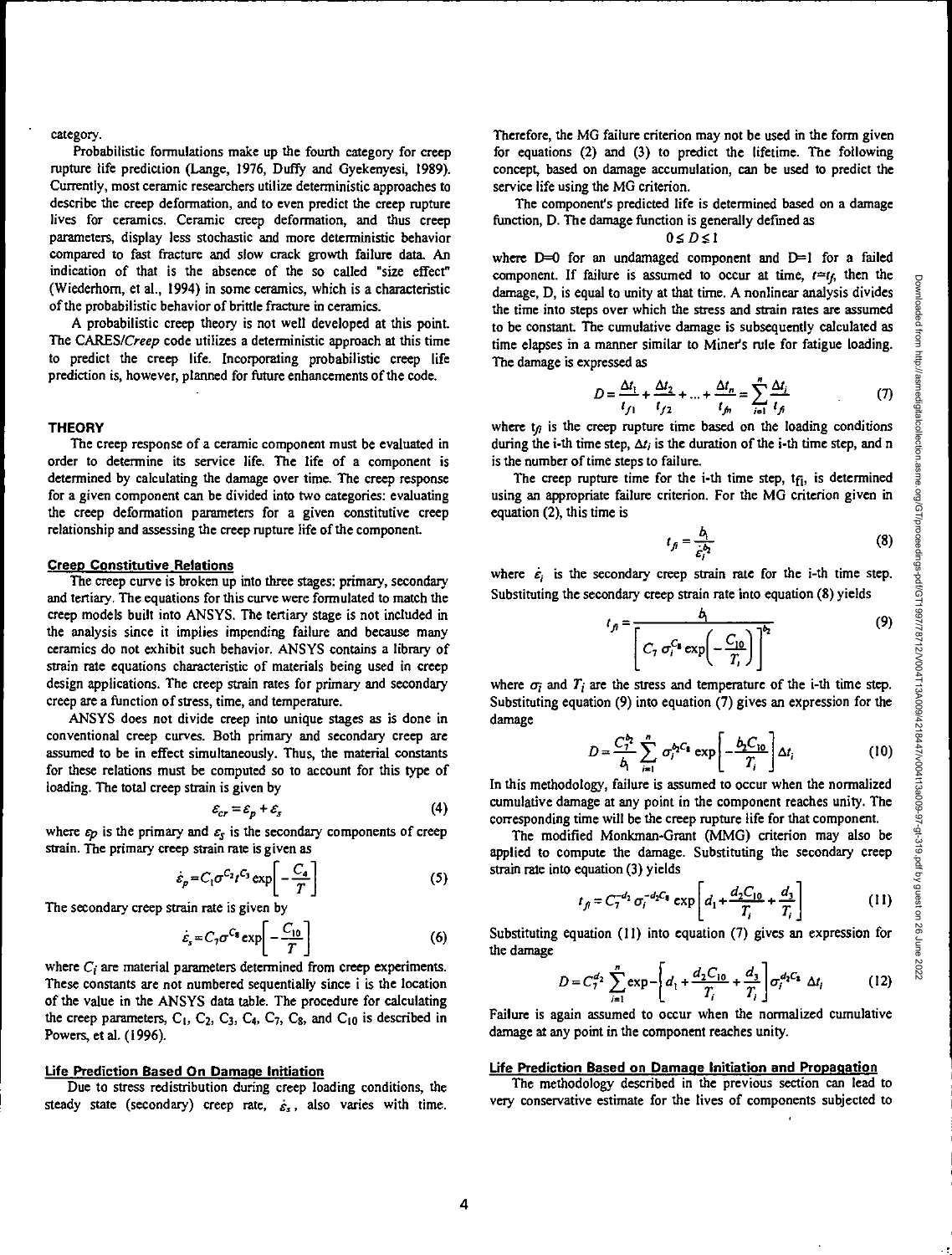creep conditions. This is because it was assumed that failure due to creep rupture occurs when the damage reaches unity at any point in the component. Kachanov (1960) referred to this time period as the stage of latent failure, *4,* and Johnson called it the incubation period (Odqvist, 1974). In general, for ceramics final creep failure occurs due to cavitation and damage propagation. Hence, the assumption that failure occurs at  $t<sub>k</sub>$ , indicates that failure takes place when the damage zone is infinitesimally small. Such a statement may be valid for components subjected to relatively uniform tensile stress distributions.

For cases when decaying tensile or simultaneous tensile/compressive stress distributions exist, this methodology should be modified to take into account the additional time spent for the damage zone to travel through the specimen. This time duration represents the second stage of failure and is referred to as the stage of damage propagation,  $t_2$ . This stage ends with the final rupture of the component. Hence, the final rupture time (lifetime),  $t_R$ , is given by:

$$
t_R = t_1 + t_2 \tag{13}
$$

The incubation period, *4,* is calculated as was described in the previous section. Namely,  $t_1$  corresponds to the time it takes the damage, as defined by equations (10) and (12), to reach unity at any point in the component. The methodology to calculate the failure propagation period,  $t_2$ , will be described next.

The method by which the failure propagation period is determined will be a function of the non-homogeneous stress state. Cohrt, et al., (1984) observed that for materials exhibiting asymmetric creep, the bending creep test does not illustrate the behavior of the outer fibers, but reveals the creep behavior of the bulk of the bending beam, thus representing the contribution of the entire specimen.

During the propagation stage, a damage front defined by the condition 0=1 will travel through the body or surface of the component. Component failure occurs at the end of this stage when its total load carrying capacity is exceeded. The corresponding time will be the creep rupture life of the component. The size of the critical damage zone for creep rupture failure varies depending on the load conditions and component configuration. One estimate for the duration of the propagation stage is to assume it equal to the time it takes for the damage zone to penetrate the initial tensile stressed portion of the structure.

## **PROGRAM CAPABILITY**

The CARES/Creep integrated design computer program predicts the service life of a monolithic ceramic component as a function of its geometry and loading conditions. *CARES/Creep* couples commercially available finite element programs, with the design methodology presented above to predict the creep life of a component. The code is divided into two separately executable modules, CARES/CRPEST and CARES/Creep, which perform: (I) calculation of creep and creep rupture parameters from experimental data using laboratory specimens; and (2) damage evaluation, and life prediction of thermomechanically loaded ceramic components, respectively. Finite element heat transfer and nonlinear stress analyses are used to determine the transient temperature and stress distributions in the component. The creep life of a component is discretized into short time steps, during which, the stress, temperature, and strain distributions are assumed constant. The damage, failure propagation, and life are calculated as described above. CARES/Creep produces a cumulative damage plot for graphical rendering of the structure's critical regions. Such plots can then be used by engineers to redesign or optimize the component as needed.

A schematic representation of the integrated design process used in CARES/Creep is shown in Figure 1. The CARES/Creep algorithm makes use of the nonlinear stress analysis capabilities of the ANSYS finite element program. Before building a model in ANSYS, the creep response of the material must be known. An input file containing these parameters is generated by the parameter estimation module of CARES/CRPEST. This module is written in FORTRAN 77 and has as its input, data from creep tests. After the parameter estimation and the FEM nonlinear analysis has been completed, the second half of the CARES/Creep program may be run. This module is executed from within the ANSYS program and is written in APDL (ANSYS Parametric Design Language). APDL routines usually take the form of an ANSYS macro which is a sequence of ANSYS commands recorded on a file for repeated use. By recording these commands on a macro, they can be executed with one ANSYS command. When this execution is completed, a damage map of the component is displayed in the graphics window. This map consists of a contour plot of the component's damage at the time when failure has taken place, or at any service life desired by the engineer.



**Figure 1 Block diagram for the analysis of a monolithic ceramic components using CARES/Creep.** 

**The** parameter estimation module computes the Norton, Bailey-Norton, MG, and MMG parameters from uniaxial creep tests. Experimental data may be in one of two forms. The first is the more complete set of data which includes the strain versus time for all stress and temperature specimen data. The second data option available yields secondary creep, MG, and MMG parameters. For this data set the minimum strain rate (secondary creep strain rate) versus time to failure are input for all stress and temperature conditions.

As was stated earlier, ceramics display asymmetric creep behavior since their tensile and compressive creep properties differ. In ANSYS,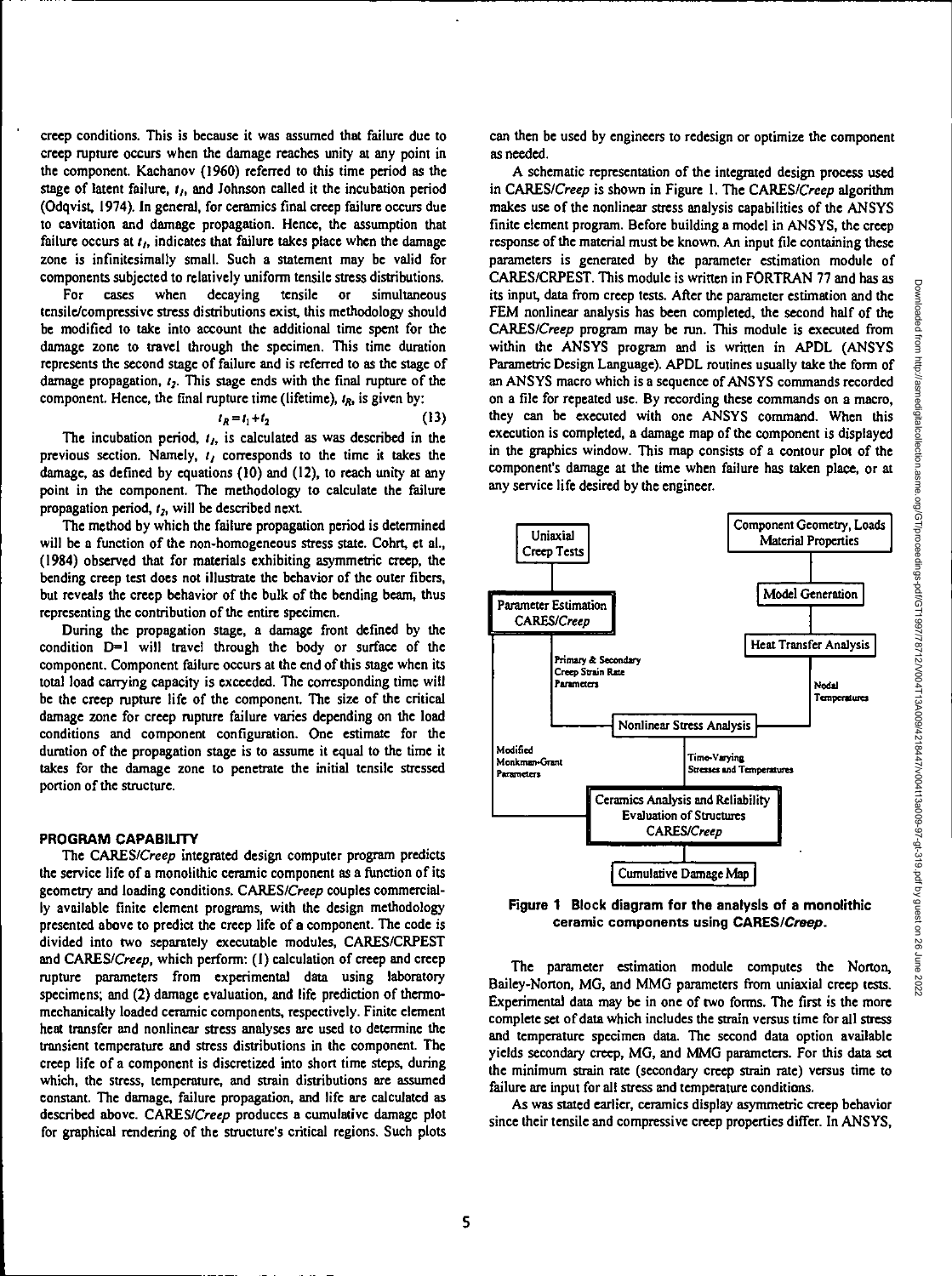Downloaded from http://asmedigitalcollection.asme.org/GT/proceedings-pdf/GT1997/78712/V004T13A009/4218447/v004t13a009-97-gt-319.pdf by guest on 26 June 2022

the laws available within the standard creep tables assume symmetric creep behavior. Fortunately, the ANSYS FEM program offers an open architecture which allows linking of user supplied FORTRAN subroutines. Several User Programmable Features (UPFs) are currently available. One of these is the creep subroutine, allowing the user to specify any creep law that models the material at hand. This creep subroutine was used to install into ANSYS the asymmetric secondary creep laws describing the KX01 material behavior. These laws are described in the section titled Creep and Creep Rupture Properties of the KX01 Material.

The user subroutine for creep is accessed by setting the constant C6 in the creep data table equal to 100. When this is done, the ANSYS program will call the creep subroutine written by the user. This assumes that the version of ANSYS currently being executed has the appropriate subroutines compiled and linked to the ANSYS program.

CARES/Creep is an ANSYS postprocessor code which computes the damage for each element as described in the theory section. Finite element analysis is an ideal mechanism for obtaining the stress distribution needed to calculate the service life of a structure. Each element can be made arbitrarily small, such that the stresses can be taken as constant throughout each element (or subelement). In CARES/Creep, the damage calculations are performed at the element centroid, or optionally, at the node points. Using the nodal points enables the element to be divided into sub-elements, where the stresses and temperatures are calculated.

#### **EXAMPLES**

Two examples are presented to demonstrate the methodology discussed in this paper for predicting the creep rupture life of ceramic components subjected to simultaneous tensile/compressive loading. The first example is the creep life prediction of flexure bars subjected to four point bending. The second example is the creep life prediction of C-ring specimens subjected to compressive diametral loading. Experimental flexure, C-ring, tensile, and compressive creep and creep rupture data for the KX01 material were obtained from the open literature. This material's creep and creep rupture properties are presented. The creep rupture lives for the flexure and C-ring specimens were predicted using the tensile and compressive creep and creep rupture properties. These predicted lives were then compared to the experimental ones.

## **Creep and Creep Rupture Properties of the KX01 Material**

Wiederhorn et al. (1988) conducted creep testing on KX01 siliconized silicon carbide material at 1300°C using flexure, C-ring, tensile and compressive specimens. The KX01 material is a two-phase composite fabricated by the infiltration of silicon metal into a porous silicon carbide preform. The composite contains 33 vol % silicon metal embedded with 3-5 mm SiC particulates.

The primary and tertiary stages of the creep tensile and compressive curves for the KX01 material were found to be minimal (Wiederhom et al., 1988). Most of the creep lives of the specimens were in the secondary creep stage. Further, they found the KX01 material to display significant asymmetric creep behavior. Figure 2, Wiederhom, et al., 1988, shows the discrepancy between the tensile and compressive, and the bilinear creep rate behavior as a function of stress at 1300°C for the KX01 material. In both tension and compression, the creep rate displayed a bilinear power (Norton) law

behavior with a transition point at a threshold stress. This threshold stress was determined to be 100 MPa in tension and 200 MPa in compression. The stress exponents were approximately 4 for low strain rates, and 10 for high strain rates.





In tension, the following equations describe the bilinear creep rate (Chuang, et al., 1989): For  $\sigma_a > \sigma_0$ ,

$$
\dot{\varepsilon}_s = \dot{\varepsilon}_0 \left( \frac{\sigma_a}{\sigma_0} \right)^N \tag{17a}
$$

and for  $0 \leq \sigma_n \leq \sigma_n$ ,

$$
\dot{\varepsilon}_s = \dot{\varepsilon}_0 \left( \frac{\sigma_a}{\sigma_0} \right)^n \tag{17b}
$$

where  $\sigma_a$  is the applied stress;  $\sigma_b$  is the threshold stress for damage;  $\dot{\epsilon}_0$  is the creep rate at  $\sigma_a = \sigma_b$ , N is the stress exponent in the high stress regime, n is the stress exponent in the low stress regime.

In compression, the following similar set of equations are applicable (Chuang, et al., 1989): For  $\sigma_n < -\beta \sigma_0$ ,

$$
\left|\dot{\varepsilon}_{s}\right| = \lambda \left|\dot{\varepsilon}_{0}\right| \left(\frac{\left|\sigma_{a}\right|}{\beta \sigma_{0}}\right)^{N} \tag{18a}
$$

and for  $-\beta \sigma_0 \leq \sigma_a \leq 0$ ,

$$
\left|\dot{\varepsilon}_{s}\right| = \lambda \left|\dot{\varepsilon}_{0}\right| \left(\frac{\left|\sigma_{a}\right|}{\sigma_{0}}\right)^{n} \tag{18b}
$$

where  $\beta$  and  $\lambda$  are the ratios of compressive to tensile stress threshold, and creep rates, respectively. The values for these parameters were computed to be:  $\dot{\epsilon}_0 = 2.88 \times 10^{-5}$  1/hr,  $\sigma_0 = 100$  MPa,  $\lambda = 0.1$ ,  $N = 10$ ,  $n=4$ , and  $\beta=2$ . These creep equations were programmed into ANSYS using the user creep subroutine described in the previous section..

The KX01 material was found to obey the MG creep rupture criterion as described in equation (2) and the parameters  $b_1 = 0.001211 / \text{ hr}^{0.2}$ , and  $b_2 = 1.2$  (Chuang, et al., 1989).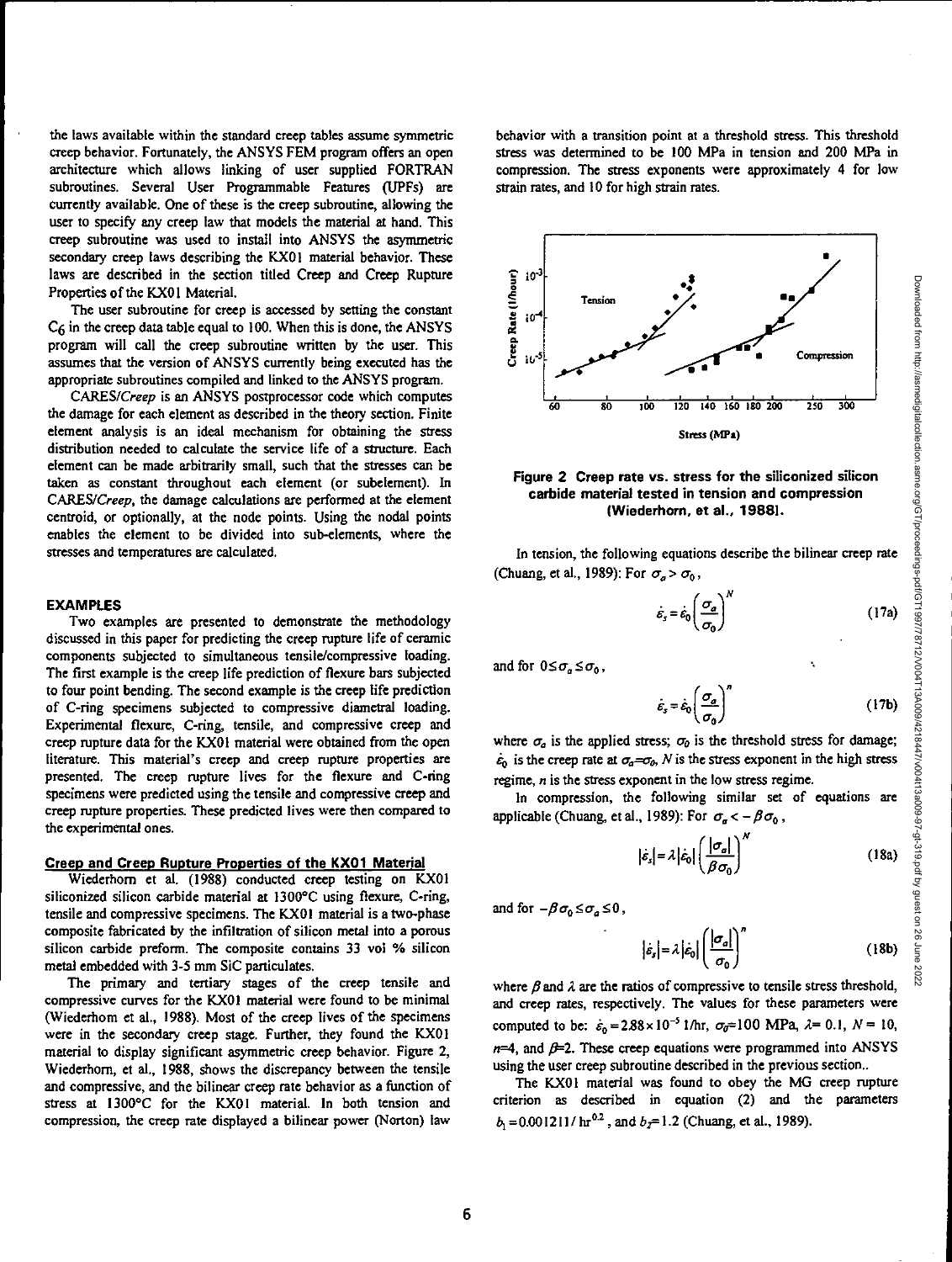## **Flexure Bar**

This example demonstrates the use of the CARES/Creep code to predict the time-dependent behavior of ceramic components subjected to simultaneous tensile/compressive creep conditions. Wiederhom et al. (1988) tested KX01 flexure specimens, 50 mm x 4 mm x 3 mm in four point bending with inner and outer loading spans of 10 and 40 mm, respectively. Tests were conducted at I300°C.

The FEM mesh for the bend specimen is shown in Figure 3. The meshed model contains 1200 eight node quadrilateral elements (PLANE82), and takes advantage of symmetry by modeling half the bend bar. The applied loads were placed as point loads, while the reactions were applied by restraining the displacements at the supports.



Figure **3 Finite element mesh for the 4-pt bend specimen.** 

Figures 4a and 4b display the elastic stress distribution at  $t=0$ corresponding to an initial tensile stress of 250 MPa for the bend specimen and  $t=14.5$  hours corresponding to the time when the damage first reached unity. It is apparent from these figures that due to creep deformation, the outer fiber tensile stress relaxed from 250 MPa at  $t=0$ , to about 125 MPa at  $t=14.5$  hours and beyond. The stress distribution in the bend bar converged to its stationary value ten hours after the load was applied. These figures also show how the neutral axis shifts towards the compressive region as the specimen creeps.



b)

# **Figure 4 Stress distribution in the 4-pt bend specimen at time equal to a) zero and b) t, hours, where the maximum tensile stress is 250 and 125 MPa, respectively.**

**The** FEM flexure bar creep stress analysis was checked against closed form solutions for two limiting bend bar cases. The first case represents the stationary stress distribution in a homogeneous (similar tensile and compressive creep properties) beam with depth W as a function of position y (Timoshenko, 1968):

$$
\sigma(y) = \sigma_{\text{elimax}} \frac{2n+1}{3n} \left(\frac{2y}{W}\right)^{1/n} \tag{16}
$$

where,  $\sigma_{elim}$  is the elastic maximum stress, and n is the Norton creep stress exponent. The second case against which the FEM creep analysis was checked was for the stationary stress distribution in a beam with asymmetric creep behavior. The stationary tensile,  $\sigma_{\tau}(\nu)$ , and compressive,  $\sigma_C(y)$ , stress distributions in a bend bar are given by (Cohrt., et al., 1984):

$$
\sigma_T(y) = \sigma_{el, max} \frac{2n + 1}{6n} (1 + S^{n/(n+1)}) \left(\frac{y}{W_T}\right)^{1/n}
$$
 (17a)

$$
\sigma_C(y) = \sigma_{el,max} \frac{2n + l}{6n} (l + S^{n/(n+l)}) \left(\frac{y}{W_C}\right)^{1/n}
$$
 (17b)

$$
\frac{W_T}{W_C} = S^{n/m} \tag{18}
$$

where  $S=\sigma_T/\sigma_C$  is the ratio between the applied stresses, for the same creep rate, in compression and tension,  $W_T$  and  $W_C$  are the depths of the tensile and compressive portions of the beam when the stationary creep state is reached, respectively. Obviously,  $W_T + W_C = W$ . For both limiting cases, the FEM solution converged to the stationary creep stress distributions (corresponding to long creep duration) given by equations (16) and (17).



# **Figure 5 Cumulative damage in the 4-pt bend specimen at**  a) time equal to t, and b) time equal t...

Figure 5a and 5b show the damage maps for the flexure specimen tested at 250 MPa (elastic maximum stress), at t=14.5 hours corresponding to the time when the damage first reached unity and at t=80 hours corresponding to the time where predicted rupture occurs. Such damage maps can help the designer identify the critical regions where failure is most probable to occur.

Figure 5a shows the damage zone corresponding to the time when the damage first reaches unity,  $t=t_1$ . As can be seen in the figure, the damage zone is the thin layer located at the outer tensile fiber between the two inner loads. Figure 5b shows the damage zone defined by the condition  $D \ge 1$ . In this analysis, it was assumed that failure would occur when the initial portion of the bend beam under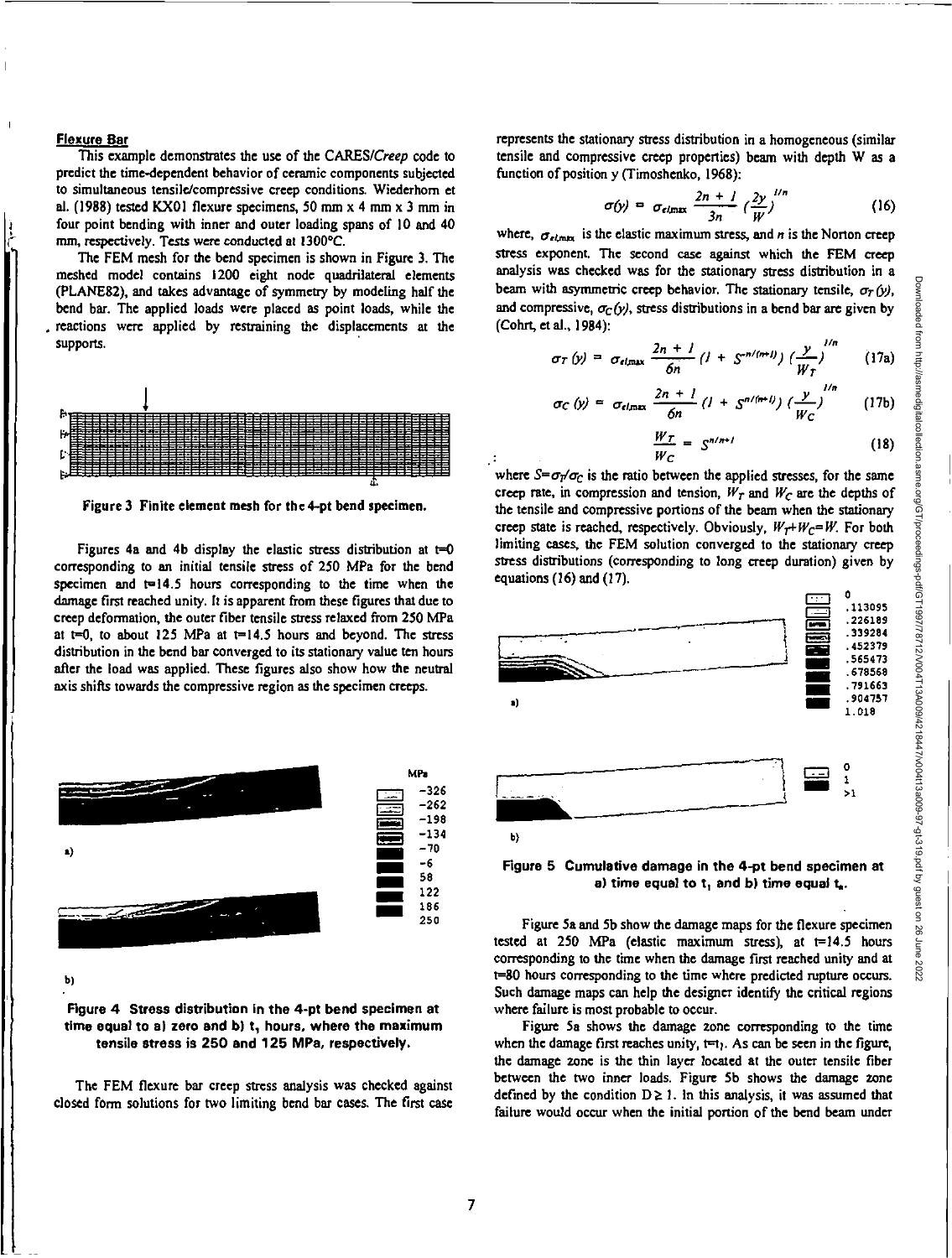tension (half the depth) is damaged. This assumption is in accordance with that suggested by Odqvist (1974) for metals. Hence, figure 5b which shows the damage zone defined by  $D=1$  expanded to cover the portion of the beam initially stressed in tension, corresponds to the rupture time,  $t<sub>R</sub>$ , at the end of the damage initiation and propagation stages.

Table 1 lists the experimental rupture lives, the predicted lives corresponding to the end of the latent stage of failure  $(t_1)$ , and the predicted rupture lives (tR) corresponding to the end of the failure propagation stage for four bend bars. As can be seen from the table, the methodology described in this paper resulted in conservative estimates for creep rupture lives of the bend bars if the value of  $t_1$  is used for predicted life. When initiation and propagation damage stages were to be considered, this methodology resulted in excellent agreement with experimental results.

Table 1. Experimental and predicted creep lives for KX01 siliconized silicon carbide bend bars subjected to four point bend loading at 1300°C.

| Applied<br><b>Stress</b><br>(MPa) | Experimental<br><b>Failure Time</b><br>(hours) | t 1<br>(hours) | <b>Predicted Rupture</b><br>Life, $tr_R$<br>(hours) |
|-----------------------------------|------------------------------------------------|----------------|-----------------------------------------------------|
| 200 / 100*                        | 830                                            | 200            | 830                                                 |
| 250/125                           | 55                                             | 14.5           | 80                                                  |
| 300/150                           | 12                                             | 1.2            | 8.6                                                 |
| 350/175                           | 1.3                                            | 0.12           | 1.3                                                 |

• Maximum tensile stress values for elastic/steady state conditions

# **C-rino Subjected to Diametral Compression**

In this example the CARES/Creep code is used to predict the creep rupture lives of C-ring specimens subjected to diametral compression. Chuang et al. (1991) conducted creep and creep rupture testing for the KX01 material using C-ring specimens at 1300°C. Chuang et al. (1991) developed an analytical model and performed FEM studies (Chuang, et al., 1992) describing the stress distribution and deformation as a function of time for compressed C-ring specimens subjected to creep conditions. However, these studies did not include a formulation for predicting the life due to creep rupture. Jadaan et al. performed analytical, FEM, and experimental studies to examine the fast fracture and slow crack growth behavior of tubular components using the C-ring specimen geometry (ladaan, et al., 1991, Shelleman, et al., 1991, Jadaan, et al., 1993, Jadaan, et al., 1995).

The two dimensional FEM mesh for one of the six C-ring specimens examined in this paper is shown in Figure 6. This particular specimen was subjected to a constant compressive load of 106.4 N which resulted in a maximum tensile stress of 172 MPa and failed after 243 hours. The C-ring had a width 8=6.3 mm, inner radius  $R_i=16$  mm, and an outer radius  $R_o=19.05$  mm. The meshed model contains 1386 eight node quadrilateral elements (PLANE82), and takes advantage of symmetry by modeling half the C-ring. The element distribution in the model was selected such that more elements were placed in the higher stressed region (near the apex). The applied loads were placed as point loads, while boundary conditions of symmetry, preventing displacement in the vertical direction while allowing displacement along the horizontal direction (rollers), were applied along the apex. To prevent rigid body motion, the node along the plane of the load at the inner surface of the C-ring was pinned, thus preventing displacement along the horizontal directions.



**Figure 6 Finite element mesh for the C-ring.** 

Figures 7a and 7b display the stress distribution at  $t=0$  for the Cring specimen stressed to 172 MPa and t=390 hours corresponding to the time when the damage first reached unity, respectively. It is apparent from these figures that due to creep deformation, the outer fiber tensile stress along the apex relaxed from 172 MPa at  $t=0$ , to 96 MPa at t=390 hours. The stress distribution converged to its stationary value about 20 hours after the load was applied. These figures also show how the neutral axis shifts towards the compressive region as the specimen creeps. This FEM C-ring creep stress analysis was compared to a similar FEM analysis conducted by Chuang et al. (1992) and was found to be almost identical.

Figures 8a and 8b show the damage maps for the C-ring tested at 172 MPa initially, at t=390 hours corresponding to the time when the damage first reached unity,  $t=t_1$ , and at  $t=1400$  hours corresponding to the time when predicted rupture occurs. Figure 8a shows the damage zone corresponding to the time when the damage first reaches unity,  $t=t<sub>1</sub>$ . As can be seen in the figure, the damage zone is located at the outer tensile surface of the apex. Figure 8b shows the damage zone defined by the condition  $D \ge 1$ . In this analysis, it was assumed that failure would occur when the initial portion of the C-ring's apex under tension (half the depth) is damaged. Hence, figure 8b which shows the damage zone defined by  $D=1$  expanded to cover the portion of the Cring initially stressed in tension, corresponds to the rupture time,  $t<sub>R</sub>$ , at the end of the damage initiation and propagation stages.

Table 2 lists the experimental rupture lives, the predicted lives corresponding to the end of the latent stage of failure  $(t_1)$ , and the predicted rupture lives (tR) corresponding to the end of the failure propagation stage for six C-ring specimens.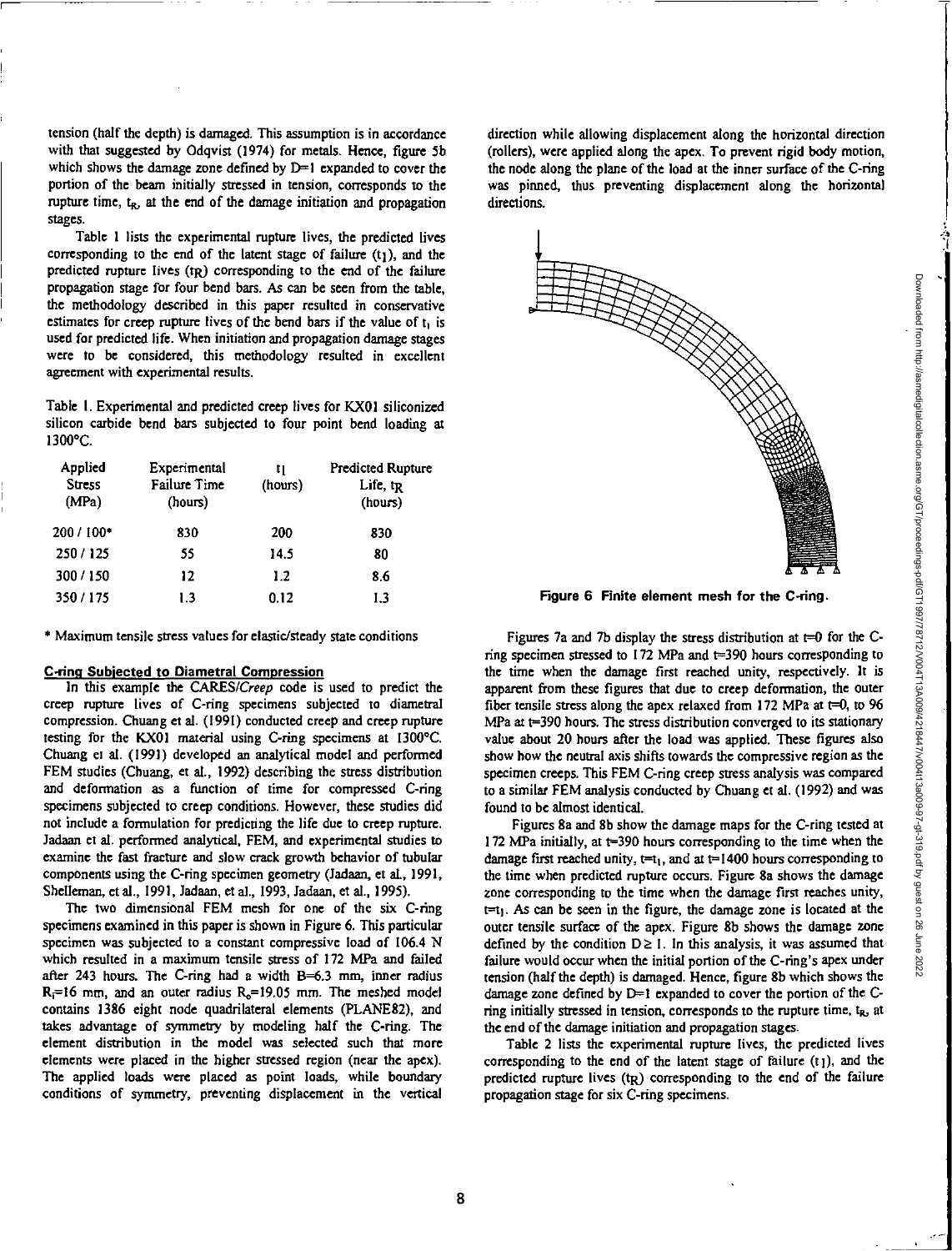



It is clear from Table 2 that the predicted rupture lives for the six tested C-ring specimens were longer than the experimental measurements. In addition, the predicted lives for the C-rings were less accurate than those for the bend bars listed in Table 1. It was expected that the C-rings would display similar creep rupture behavior to the bend bars since the compressed C-ring geometry is nothing but a curved beam. However, upon comparing the experimental creep rupture lives for C-rings and bend bars it is observed that given similar stress levels, the C-rings failed faster than the flexure specimens. For example, the 250 MPa stressed bend bar failed after 55 hours, while it took only 72 hours to rupture a C-ring stressed at the significantly lower stress of 182 MPa. To emphasize this point even further, note that the 200 MPa stressed bar failed after 830 hours.

Table 2 also highlights an important point about the nature of data scatter in ceramic creep rupture lives. This point becomes clear when the rupture lives for the 172 MPa (243 hours) and the 173 MPa (558 hours) are compared. Ceramics have been observed to display significant scatter in their creep rupture lives (Khandelwal, et al., 1995). This behavior underscores the importance of developing a probabilistic creep life prediction methodology for ceramic components. A manifestation of this scatter in the creep rupture data can also be seen by examining the creep lives for the last four C-rings listed in Table 2. For these specimens, the experimental data seems to suggest that as the applied stress increases, the creep rupture life



# **Figure 8 Cumulative damage in the C-ring at a) time equal to t, and b) time equal to t<sup>s</sup> .**

increases accordingly. This trend, captured by these few data points, is obviously not correct but is a result of the scatter in data, and not having enough specimens tested. The creep life prediction theory presented in this paper is consistent, in that it predicts longer lives for lower applied stresses. This is apparent upon comparing the C-ring and bend bar predicted creep rupture lives as a function of applied stress. A probabilistic methodology should ultimately be utilized to predict the creep rupture lives of ceramics.

Table 2. Experimental and predicted creep lives for KX01 siliconized silicon carbide C-ring specimens at I300°C.

| Experimental<br><b>Failure Time</b><br>(hours) | tı<br>(hours) | <b>Predicted Rupture</b><br>Life $(t_R)$<br>(hours) |
|------------------------------------------------|---------------|-----------------------------------------------------|
| 243.3                                          | 390           | 1400                                                |
| 558                                            | 390           | 1375                                                |
| 71.7                                           | 280           | 1025                                                |
| 74.5                                           | 190           | 730                                                 |
| 90.2                                           | 170           | 650                                                 |
| 109                                            | 40            | 200                                                 |
|                                                |               |                                                     |

• Maximum tensile stress values for elastic/steady state conditions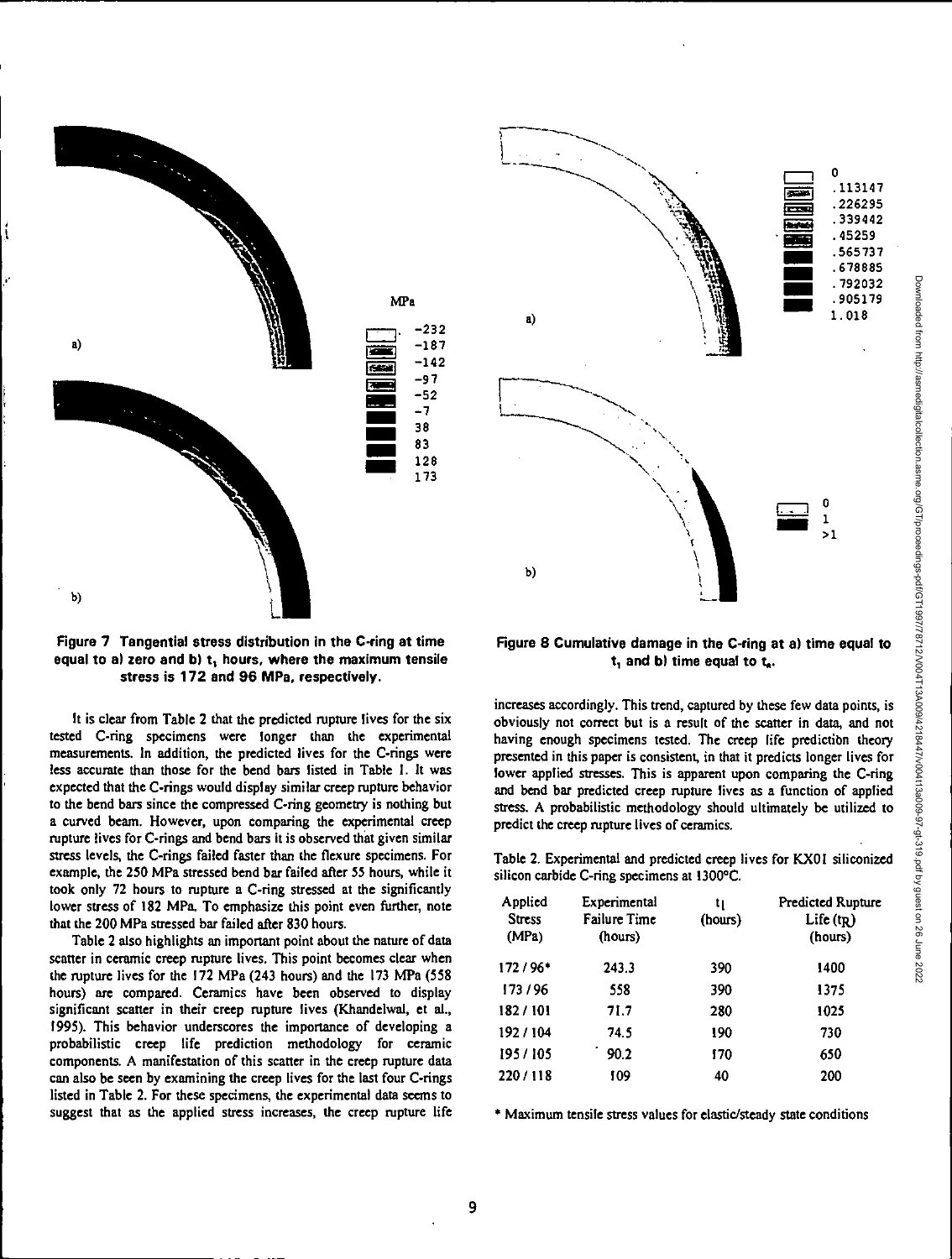One explanation of why the C-rings displayed shorter lives compared to the bend bars could be related to the difference in their surface finish. The C-rings were cut from tubes and were creep tested as is, without polishing the surfaces were damage would initiate. On the other hand the bend bars were polished resulting in smooth surface finish. This explanation seems consistent with the fact that the C-rings displayed shorter lives than the bend bars.

Tables 1 and 2 list the maximum tensile stresses corresponding to the initial elastic, and stationary stress states. For the bend bars and Crings, the stationary maximum tensile stress ,occurring at the outer fiber, relaxed to about 50% and 55% of the initial elastic stress value, respectively. These similar ratios for the bend bars and C-rings show the analogous creep behavior between these two similar geometries, as expected.

Several advantages are apparent for the creep rupture life methodology presented in this paper. First, this methodology yields a cumulative damage map for the component showing the predicted failure location. This capability is very helpful for practical design applications, viewing of such damage maps, the user can change the design parameters to reduce the damage at the critical locations and optimize the design. In general for creep type loading applications, it is not a trivial task to predict the location of failure since the stress varies with time. Thus, failure will not necessarily occur at the location where stresses were highest at the beginning of loading, but can take place elsewhere as the stress components are redistributed. Second, this design methodology is capable of incorporating the primary creep strain effect into the analysis which could predict shorter lives (conservative predictions) than if only the secondary creep stain effect is used. Third, any creep rupture criterion (Larson-Miller, minimum commitment method,..etc.) can be utilized to compute the damage and predict the creep rupture life.

#### **CONCLUSIONS**

A general purpose creep life prediction code, CARES/Creep, has been developed, which is integrated with ANSYS finite element software, and can be used to predict the creep rupture life of ceramic components. In this paper, CARES/Creep was enhanced to predict the creep rupture lives of components subjected to highly nonuniform, and tensile/compressive stress fields. The creep rupture life is computed based on damage accumulation and is divided into two stages, the latent (incubation) stage of failure, and the damage propagation stage. Damage accumulation is calculated using the Monkman-Grant or the modified Monkman-Grant failure criteria. This methodology takes into account the transient nature of the stress state, and is capable of predicting the location of failure corresponding to the location of maximum damage. This approach also yields a damage map which can be used to redesign the component. It was concluded that the methodology described in this paper yielded reasonable creep rupture life predictions given the scatter in the data, and that the data used to carry out the analysis should be compatible with the loading conditions (stress, temperature, surface finish) that a given component sees in service.

#### **REFERENCES**

Brown, S., Kim, K., and Anand, L., 1989, "An Internal Variable Constitutive Model for Hot Working of Metals," *International*  *Journal of Plasticity,* Vol 5, pp. 85-130.

Boyle, **I.,** and Spence, J., 1983, *Stress Analysis for Creep,*  Butterworth & Co., London.

Carroll, D. F., and Tressler, R. E., 1988, "Accumulation of Creep damage in a Siliconized Silicon Carbide," *Journal of the American Ceramic Society,* Vol. 71, No. 6, pp. 472-477.

Chuang, T.-J., and Wiederhom, S. M., 1988, "Damage Enhanced Creep in a Siliconized Silicon Carbide: Mechanics of Deformation," *Journal of American Ceramic Society,* Vol. 71, pp. 595-601.

Chuang, T.-J., Carroll, D. F., and Wiederhorn, S. M., 1989, "Creep rupture of a Metal-Ceramic Particulate Composite," *Advances in Fracture Research,* Proceedings of the 7th International Conference on Fracture, Houston, Texas.

Chuang, 1.4., Wei-Jun Liu, and Wiederhorn, S. M., 1991, "Steady-State Creep Behavior of Si-SiC C-rings," *Journal of American Ceramic Society,* Vol. 74, No. 10, pp. 2531-2537.

Chuang, T-J., Wang, Z.-D., and Wu, D., 1992, "Analysis of Creep in a Si-SiC C-Ring by Finite Element Method," Journal of Engineering Materials and Technology, Vol. 114, pp. 311-316.

Cohn, H., Grathwohl, G., and Thummler, F., 1984, "Non-Stationary Stress Distribution in a Ceramic Bending Beam During Constant Load Creep," *Res Mechanica,* Vol. 10, pp. 55-71.

Cuccio, J, Brehm, P., Fang, H., Hartman, J., Meade, W., Menon, M., Peralta, A., Song, *J.,* Strangman, T., Wade, J., Wimmer, J., and Wu., D., 1995, "Life Prediction Methodology for Ceramic Components of Advanced Heat Engines, Phase I." Oak Ridge National Lab., ORNL/Sub/89-SC674/1N I .

Ding, J.-L., Liu, K. C., More, K. L., and Brinkman, C. R., 1994, "Creep and Creep Rupture of an Advanced Silicon Nitride Ceramic," *Journal of the American Ceramic Society,* Vol. 77, pp. 867-874.

Duffy, S. F., and Gyekenyesi, J. P., 1989, "Time Dependent Reliability Model Incorporating Continuum Damage Mechanics for High-Temperature Ceramics," NASA TM-I02046.

Dunne, **F.,** Othman, A., Hall, F., and Hayhurst, D., 1990, "Representation of Uniaxial Creep Curves Using Continuum *Damage*  Mechanics," *International Journal of Mech. Science,* Vol. 32, No. 11, pp. 945-957.

Evans, R., Murakami, T., and Wilshire, **B.,** 1987, "The Generation of Long-Term Creep Data for Silicon Nitride Ceramics," *British Ceramics proceedings,* No. 39.

Fairbrain, J., 1974, "A Reference Stress Approach to Creep Bending of Straight Tubes," *Journal of Mechanical Engineering Science,* Vol. 16, No. 3, pp. 125-138.

Ferber, M. K., Jenkins, M. G., and Tennery, V. J., 1990, "Comparison of Tension, Compression, and Flexure Creep for Alumina and Silicon Nitride Ceramics," *Ceramic Engineering Science Proceedings,* Vol. 11, No., 7, pp. 1028-1045.

Ferber, M., and Jenkins, M., 1992, "Evaluation of the Strength and Creep-Fatigue Behavior of Hot Isostatically Pressed Silicon Nitride," *Journal of the American Ceramic Society,* Vol 75, pp. 2453- 2462.

Ferber, M., Jenkins, M., Nolan, T., and Yeckley, R., 1994, "Comparison of the Creep and Creep Rupture performance of Two HIPed Silicon Nitride Ceramics," *Journal of the American Ceramic Society,* Vol. 77, pp. 657-665.

Fields, B A., and Wiederhom, S. M., 1996, "Creep Cavitation in a Siliconized Silicon Carbide Tested in Tension and Flexure," *Journal of the American Ceramic Society,* Vol. 79, No. 4, pp. 977-986.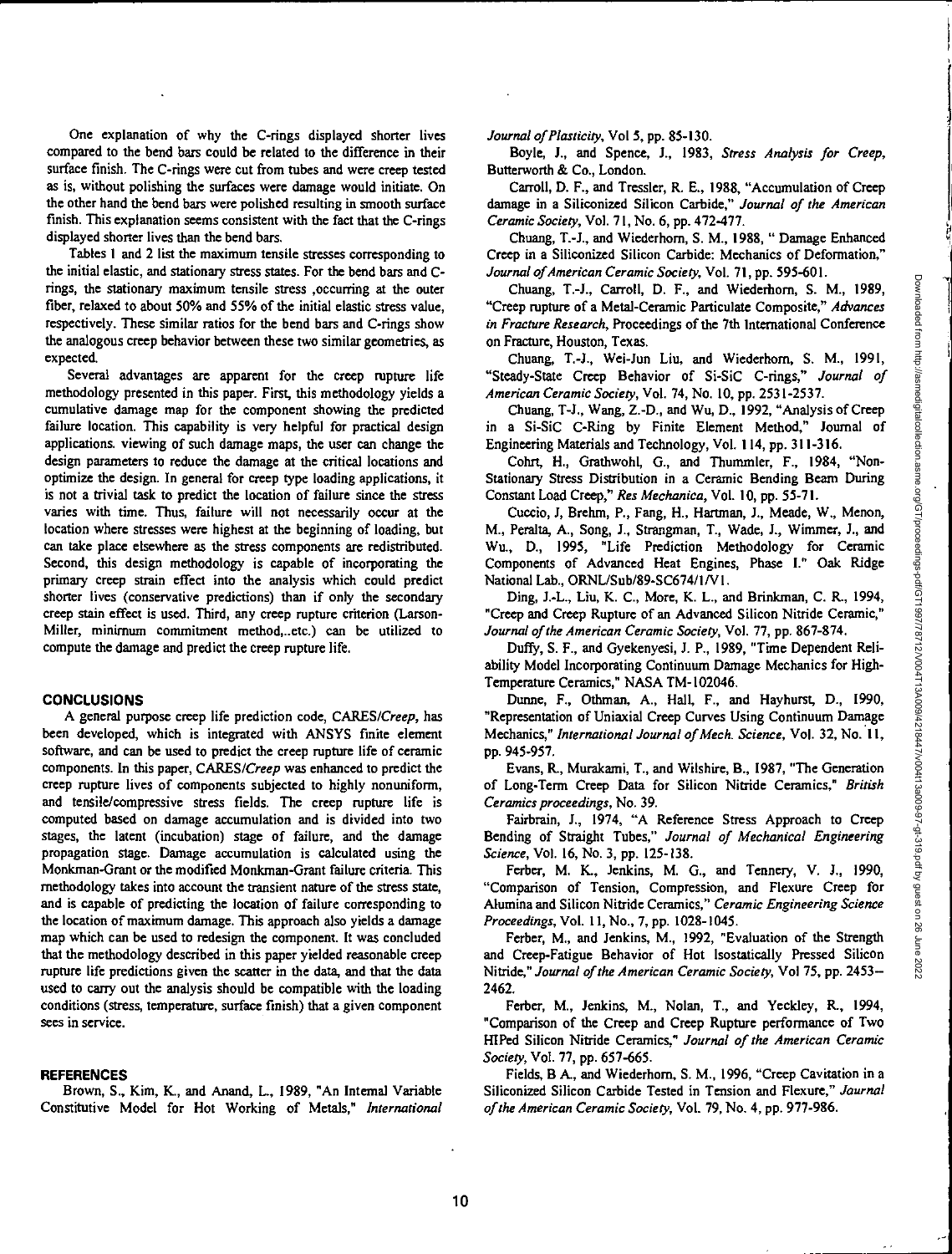Hayhurst, D., Dimmer, P., and Chemuka, M., 1975, "Estimates of the Creep Rupture of Lifetime of Structures Using the Finite Element Method," Journal of Mechanical Physics of Solids, Vol. 23, pp. 335-355.

Hockey, B. J., and Wiederhom, S. M., 1992, "Effect of Microstructure on the Creep of Siliconized Silicon Carbide," Journal of the American **Ceramic** Society, Vol. 75, No. 7, pp. 1822-1830.

Jadaan, 0. M., Shelleman, D. L., Conway, J. C. Jr., Mecholsky, J. J., and Tressler, R. E., 1991, "Prediction of the Strength of Ceramic Tubular Components: Part I-Analysis," Journal of Testing and Evaluation, pp. 181-191.

Jadaan, 0. M., and Tressler, R. E., 1993, "Methodology to Predict Delayed Failure Due to Slow Crack Growth in Ceramic Tubular Components Using Data from Simple Specimens," Journal of Engineering Materials and Technology, Vol. 115, pp. 204-210.

Jadaan, O.M., Powers, L. M., Nemeth, N. N., and Janosik, A., 1995, "Design of High Temperature Ceramic Components Against Fast Fracture and Time-Dependent Failure Using CARES/LIFE," Ceramic Transactions, Design for Manufacturability of Ceramic Components, Vol. 50, pp. 121-133.

Jones, D., 1986, "Phenomenological Analysis of Time-Temperature Mechanical Behavior of Ceramic Materials," Proceedings 10th Annual Conference on Composites and Advanced Ceramic Materials, Cocoa Beach, Fl.

Kachanov, L., 1960, The Theory of Creep, English Translation, Kennedy, A., ed., British Library, Wetnerley.

Khandelwal, P. K., Provenzano, N. J., and Schneider, W. E., 1995, Life Prediction Methodology for Ceramic Components of Advanced Vehicular Heat Engines-Final Report, Ceramic Technology Project, Oak Ridge National Lab.

Kraus, H., 1980, Creep Analysis, John Wiley and Sons Inc, New York.

Kromp, K., Haug, T., Pabst, R. F., and Gerold, V., 1987, "C\* for Ceramic Materials? Creep Crack Growth at Extremely Low Loading Rates at High Temperatures Using Two-Phase Ceramic Materials," in Creep and Fracture of Engineering Materials and Structures, Wilshire, B., and Evans, R. W., Edts., pp. 1021-1032.

Lange, F., 1976, "Interrelations Between Creep and Slow Crack Growth for Tensile Loading Conditions," International Journal of Fracture, Vol. 12, pp. 739-744.

Larson, F., and Miller, J., 1952, "A Time-Temperature Relationship for Rupture and Creep Stresses," Transactions ASME, Vol. 74, pp. 765-771.

Lewis, G., and Ostvoll, A., 1992, "Constitutive Equations for the Creep of a Silicon Carbide Whisker-Reinforced Polycrystalline Alumina Composite Material," Journal of the American Ceramic Society, Vol. 75, No. 12, pp. 3481-3484.

Luecke, W., Wiederhorn S., Hockey, B., and Long, G., 1993, "Cavity Evolution During Tensile Creep of Si<sub>3</sub>N<sub>4</sub>," Materials Research Society Symposium Proceedings, Vol. 287, pp.467-472.

Manson, S., and Ensign, C., 1971, "A Specialized Model for Analysis of Creep-Rupture Data by the Minimum Commitment Method, Station-Function Approach," NASA TM-X-52999.

Maruyama, K., and Oikawa, H., 1987, "On Physical Bases of the Modified Projection Concept," Proceedings of the 3rd International Conference on Creep and Fracture of Engineering Materials and Structures, Wilshire and Evans, eds.

&tenon, M., Fang, H., Wu, Jenkins, M., Ferber, M., More, K.,

Hubbard, C., and Nolan, T., 1994a, "Creep and Stress Rupture Behavior of an Advanced Silicon Nitride: Part I, Experimental Observations," Journal of the American Ceramic Society, Vol. 77, pp. 1217-1227.

Menon, M., Fang, H., Wu, D., Jenkins, M., and Ferber, M., I994b, "Creep and Stress Rupture Behavior of an Advanced Silicon Nitride: Part Ill, Stress Rupture and Monkman-Grant Relationship," Journal of the American Ceramic Society, Vol. 77, pp. 1235-1241.

Monkman, F., and Grant, N., 1956, "An Empirical relationship Between Rupture Life and Minimum Creep Rate in Creep-Rupture Test," Proceedings of the American Society for Testing and Materials, Vol. 56, 593-620,

Morrell, R., and Ashbee, K. G., 1973, "High Temperature Creep of Lithium Zinc Silicate Glass-Ceramics, Part I, General Behavior and Creep Mechanisms," Journal of Materials Science, Vol. 8, pp. 1253- 1270.

Norton, F., 1929, The Creep of Steel at High Temperatures, McGraw-Hill.

Odqvist, F. K. G., 1974, Mathematical Theory of Creep and Creep Rupture, Oxford University Press.

Ohji, T., and Yamauchi, Y, 1993, "Tensile Creep and Creep Rupture Behavior of Monolithic and SiC-Whisker-Reinforced Silicon Nitride Ceramics," Journal of the American Ceramic Society, Vol. 76, pp. 3105-3112.

**Off,** R., Sherby, 0., and Dorn, J., 1954, "Correlations of Rupture Data for Metals at Elevated Temperatures," Transactions American Society for Metals, Vol. 46, p. 113.

Othman, A., and Hayhurst, D., 1990, "Multiaxial Creep Rupture of a Model Structure Using A Two Parameter Material Model," International Journal of Mechanical Science, Vol. 32, pp. 35-48.

Powers, L. M., Jadaan, 0. M., Gyekenyesi, J. P., 1997, " Creep Life of Ceramic Components Using a Finite Element Based Integrated Design Program (CARES/Creep)," ASME paper 96-GT-369.

Quinn, G. D., 1986, "Static Fatigue Resistance of Hot Pressed Silicon Nitride," Fracture Mechanics of Ceramics Vol. 8, Bradt et al. eds., Plenum Press, pp. 319-332.

Quinn, G. D., 1990, "Fracture Mechanism Maps for Advanced Structural Ceramics, Part I, Methodology and Hot Pressed Silicon Nitride Results," Journal of Materials Science, Vol. 25, pp. 4361-4376.

Sankar, J., Krishnaraj, S., Vaidyanathan, and Kelkar, A., 1994, "Elevated Temperature Behavior of Sintered Silicon Nitride Under Pure Tension, Creep, and Fatigue," Life Prediction Data and Methodologies for Ceramic Materials, ASTM STP 1201, Brinkman, C. R. and Duffy, S. F., eds., American Society for Testing and Materials, Philadelphia, pp. 19-35.

Shelleman, D. L., Jadaan, 0. M., Conway, J. C. Jr., and Mecholsky, J. J., 1991, "Prediction of the Strength of Ceramic Tubular Components: Part 1-Analysis," Journal of Testing and Evaluation, pp. 192-200.

Timoshenko, S., 1968, Strength of Materials, Part H, Advanced Theory and Problems, Princeton, van Nostrand.

White, C., and Hazime, R., 1995, "Internal Variable Modeling of the Creep of Monolithic Ceramics," Proceedings of the 11th Biennial Conference on Reliability, Stress Analysis, and Failure Prevention, Editor, Jadaan, 0., ASME, Philadelphia, PA.

Wiederhom, S. M., Roberts, D. E., Chuang, T.-J., and Chuck, L., 1988, "Damage Enhanced Creep in a Siliconized Silicon Carbide: